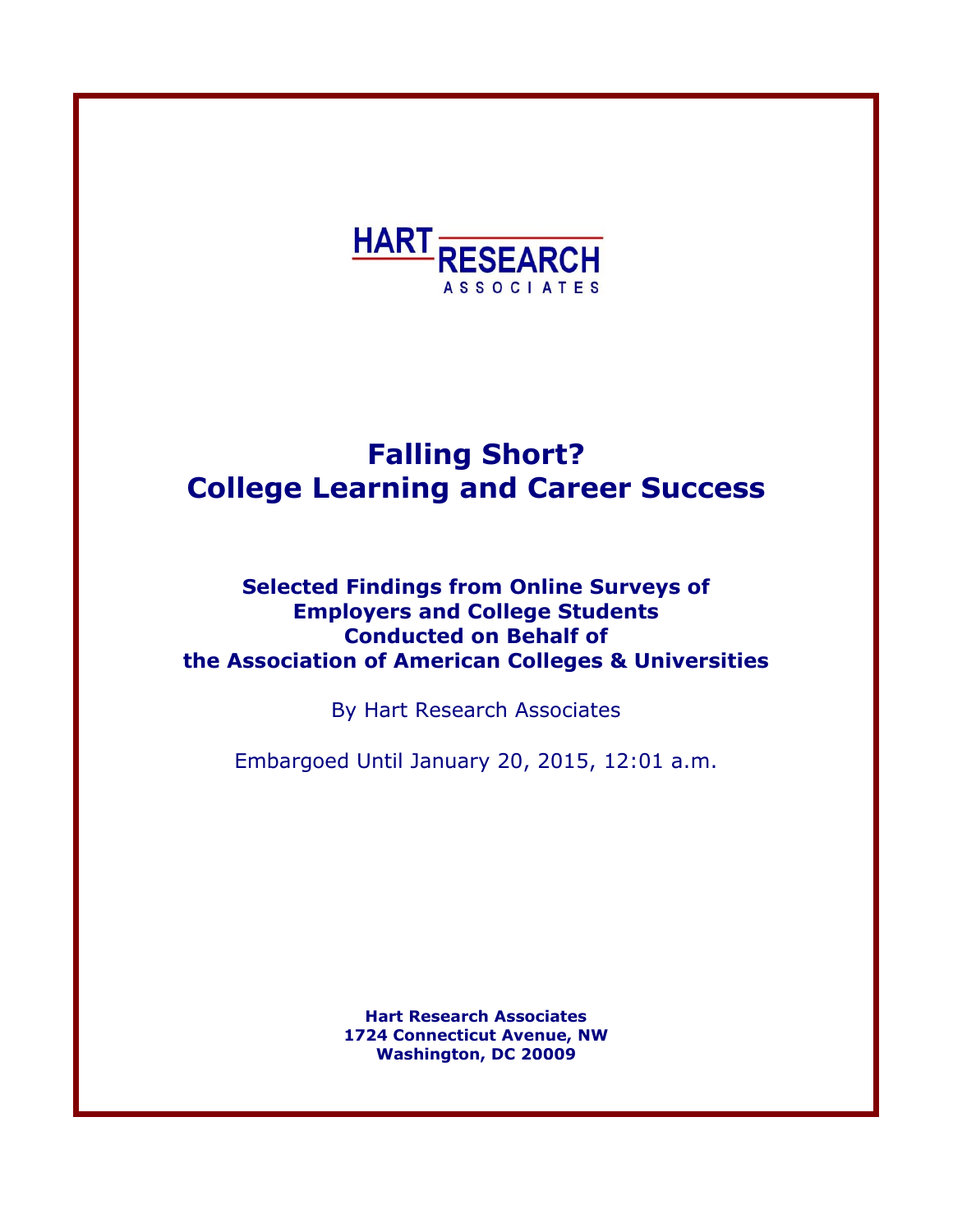# **Methodology**

*From November 3 to 11, 2014, Hart Research Associates conducted an online survey on behalf of the Association of American Colleges and Universities among 400 employers whose organizations have at least 25 employees and report that 25% or more of their new hires hold either an associate degree from a two-year college or a bachelor's degree from a four-year college. Respondents are executives at private sector and nonprofit organizations, including owners, CEOs, presidents, C-suite level executives, and vice presidents. The objective of the survey is to understand which learning outcomes employers believe are most important to acquire to be able to succeed in today's economy, how prepared they believe recent college graduates are in these areas, and employers' feelings about the importance of applied and project-based learning in college.*

*In addition, from November 13 to December 3, 2014, Hart Research conducted an online survey among 613 college students. Respondents included 455 four-year college seniors (304 at public colleges and 151 at private colleges) and 158 community college students who plan to receive their associate degree or transfer to a four-year college within the next 12 months. This survey explored many of the same topics as the survey of employers in order to provide a comparative perspective among college students.* 

*This report highlights selected findings from both the research among employers*  and the survey of current college students. A report that highlights additional *findings from the employer survey related to global learning will be available in the future.*

### **Overview**

The majority of employers continue to say that possessing both field-specific knowledge and a broad range of knowledge and skills is important for recent college graduates to achieve long-term career success. Very few indicate that acquiring knowledge and skills mainly for a specific field or position is the best path for longterm success. Notably, college students recognize the importance of having both breadth and depth of skills and knowledge for their workplace success.

Echoing findings from previous Hart Research employer surveys, employers say that when hiring, they place the greatest value on demonstrated proficiency in skills and knowledge that cut across all majors. The learning outcomes they rate as most important include written and oral communication skills, teamwork skills, ethical decision-making, critical thinking, and the ability to apply knowledge in real-world settings. Indeed, most employers say that these cross-cutting skills are more important to an individual's success at their company than his or her undergraduate major.

However, employers feel that today's college graduates are not particularly well prepared to achieve the learning outcomes that they view as important. This critique applies to all of the 17 learning outcomes tested, including the cross-cutting skills that employers highly value.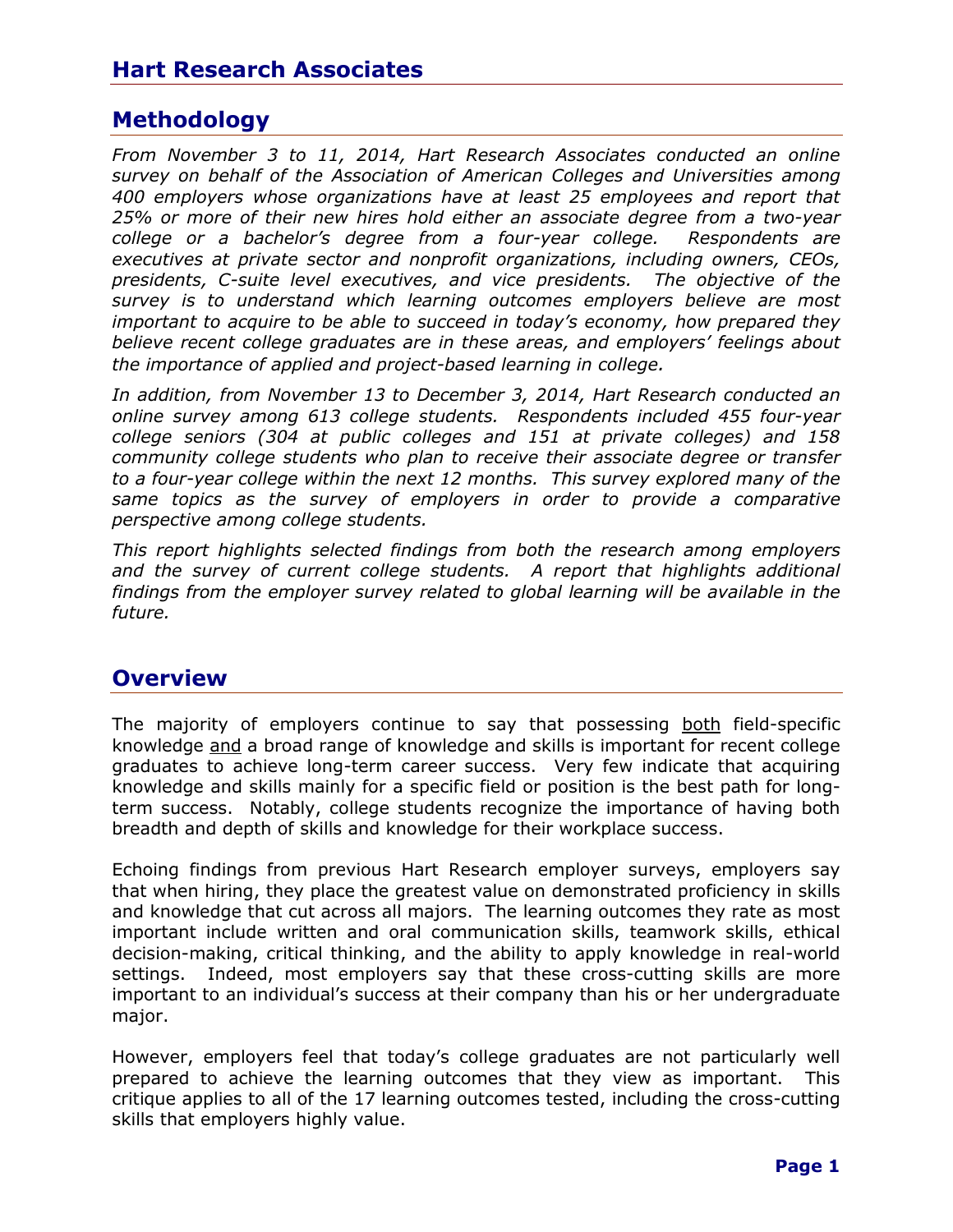Employers value the ability to apply learning in real-world settings and broadly endorse an emphasis on applied learning experiences in college today.

- 88% think that it is important for colleges and universities to ensure that all students are prepared with the skills and knowledge needed to complete an applied learning project.
- 73% think that requiring college students to complete a significant applied learning project before graduation would improve the quality of their preparation for careers.
- 60% think that all students should be expected to complete a significant applied learning project before graduating.
- Large majorities say they are more likely to consider a job candidate who has participated in an internship, a senior project, a collaborative research project, a field-based project in a diverse community setting with people from different backgrounds, or a community-based project.

College students are closely aligned with employers on the importance of key learning outcomes, and, like employers, they believe that applied learning experiences are an important preparation for career success.

College students are notably out of sync with employers in their perception of their preparedness on a wide range of skills and knowledge areas, however. Students express much greater confidence in their level of preparedness in all areas than employers indicate they see demonstrated.

# **Key Findings**

- **1. Employers overwhelmingly endorse broad learning as the best preparation for long-term career success. They believe that broad learning should be an expected part of college for all students, regardless of their chosen major or field of study.**
	- $\blacksquare$  The majority of employers think that having both field-specific knowledge and skills and a broad range of skills and knowledge that apply to a variety of fields is important for recent college graduates to achieve longterm career success at their company. Just 15% think it is more important to have knowledge and skills that apply to a specific field or position, while 25% think it is more important to have a range of skills and knowledge across a variety of fields. Three in five (60%) employers think it is most important to have both. This is up slightly from 55% of employers who felt this way nearly two years ago.
		- $\triangleright$  College students are aligned with employers on this question, with 63% believing it is most important for recent college graduates to achieve both field-specific and cross-cutting skills and knowledge.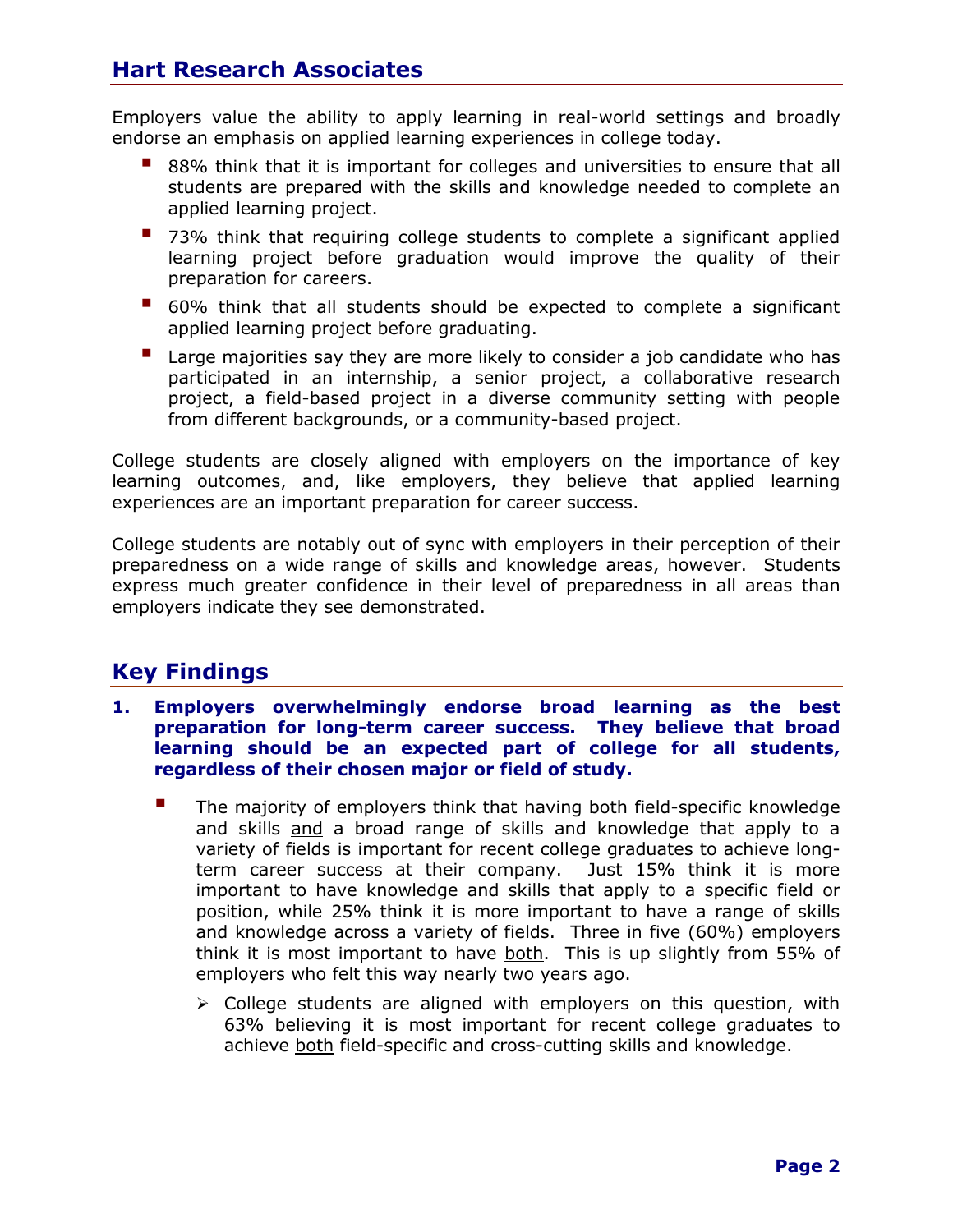#### **Three in five employers believe that it takes BOTH specific knowledge/skills and broad knowledge/skills to achieve long-term career success.**



 Additionally, there is broad agreement among employers that *all* students, regardless of their chosen field of study, should gain broad learning across areas including 1) problem solving with people who have differing views, 2) democratic institutions and values, 3) civic capacity, 4) liberal arts and sciences, and 5) intercultural skills.

Employers are in broad agreement on college learning outcomes for all students, regardless of their chosen field of study.

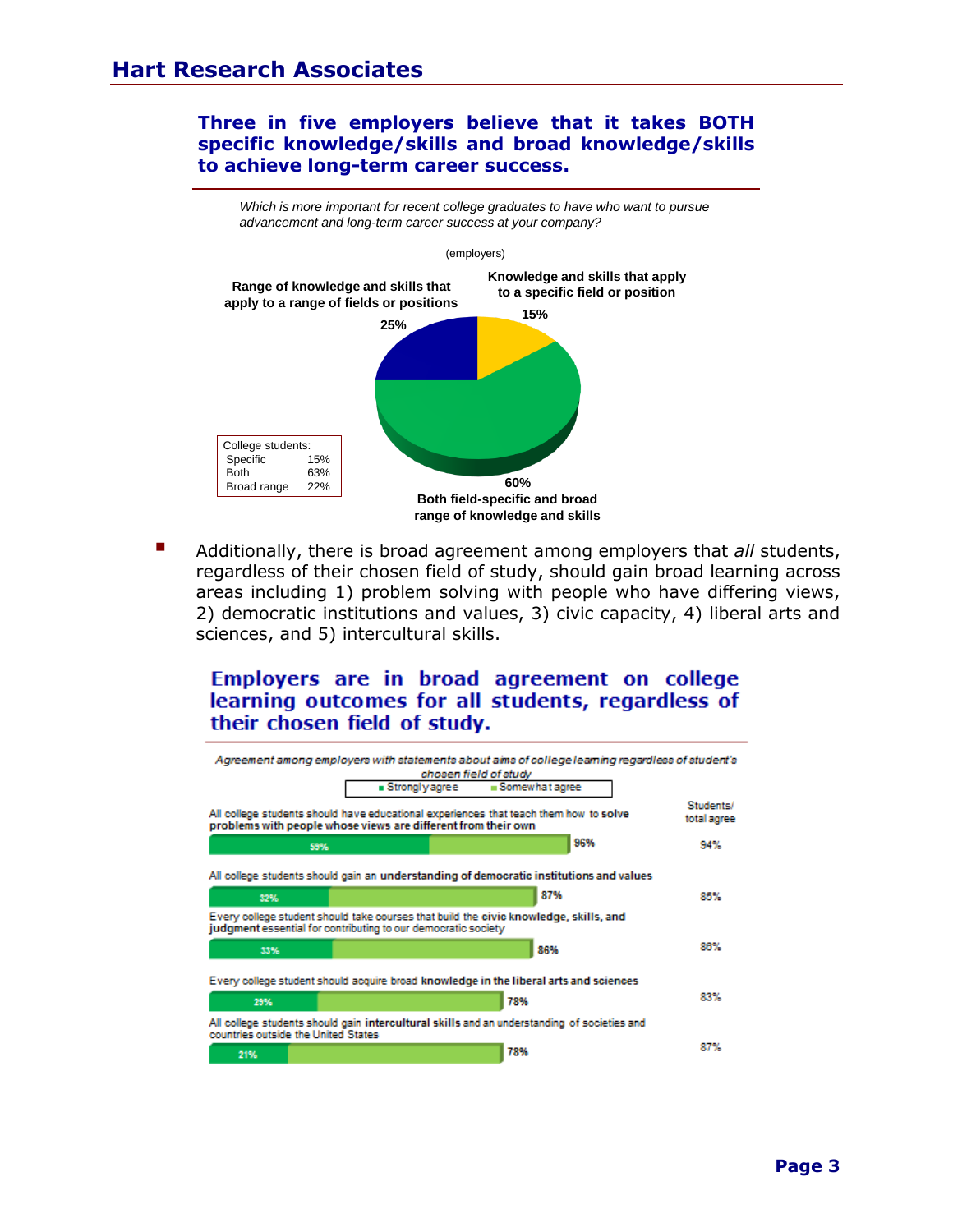Nearly all employers (96%) agree that, regardless of their chosen field of study, *all* students should have experiences in college that teach them how to solve problems with people whose views are different from their own, including 59% who strongly agree with this statement.

Large proportions of employers also agree that that *all* students, regardless of their chosen field of study, should gain an understanding of democratic institutions and values (87%), take courses that build the civic knowledge, skills, and judgment essential for contributing to a democratic society (86%), acquire broad knowledge in the liberal arts and sciences (78%), and gain intercultural skills and an understanding of societies outside the United States (78%). While the proportion of employers who strongly agree that each of these should be outcomes of college learning is slightly lower than for learning how to solve problems with diverse peers, agreement spans most of the employers surveyed.

- $\triangleright$  There are similarly broad levels of agreement among students that all college students, regardless of their major, should gain broad knowledge across these areas.
- **2. When hiring recent college graduates, employers say they place the greatest priority on a demonstrated proficiency in skills and knowledge that cut across majors. Written and oral communication skills, teamwork skills, ethical decision-making, critical thinking skills, and the ability to apply knowledge in real-world settings are the most highly valued among the 17 skills and knowledge areas tested.**

Employers were asked to rate how important it is that recent college graduates they are hiring demonstrate proficiency in 17 different skill and knowledge areas. Employers make some clear distinctions in the priority they place on certain learning outcomes relative to others.

College learning outcomes employers deem most important: Demonstrated proficiency in the cross-cutting skills related to communication, teamwork, ethical decision-making, critical thinking, and applying knowledge in realworld settings rank as employers' top priorities when hiring. At least four in five employers rates each one as very important (a rating of eight, nine, or 10 on a zero-to-10 scale).

| Learning Outcomes Four in Five Employers Rate as Very Important<br>(Proportion of employers who rate each outcome<br>an 8, 9, or 10 on a zero-to-10 scale) |                                   |  |
|------------------------------------------------------------------------------------------------------------------------------------------------------------|-----------------------------------|--|
|                                                                                                                                                            | <b>Employers</b><br>$\frac{1}{2}$ |  |
| The ability to effectively communicate orally                                                                                                              | 85                                |  |
| The ability to work effectively with others in teams                                                                                                       | 83                                |  |
| The ability to effectively communicate in writing                                                                                                          | 82                                |  |
| Ethical judgment and decision-making                                                                                                                       | 81                                |  |
| Critical thinking and analytical reasoning skills                                                                                                          | 81                                |  |
| The ability to apply knowledge and skills to real-world settings                                                                                           | 80                                |  |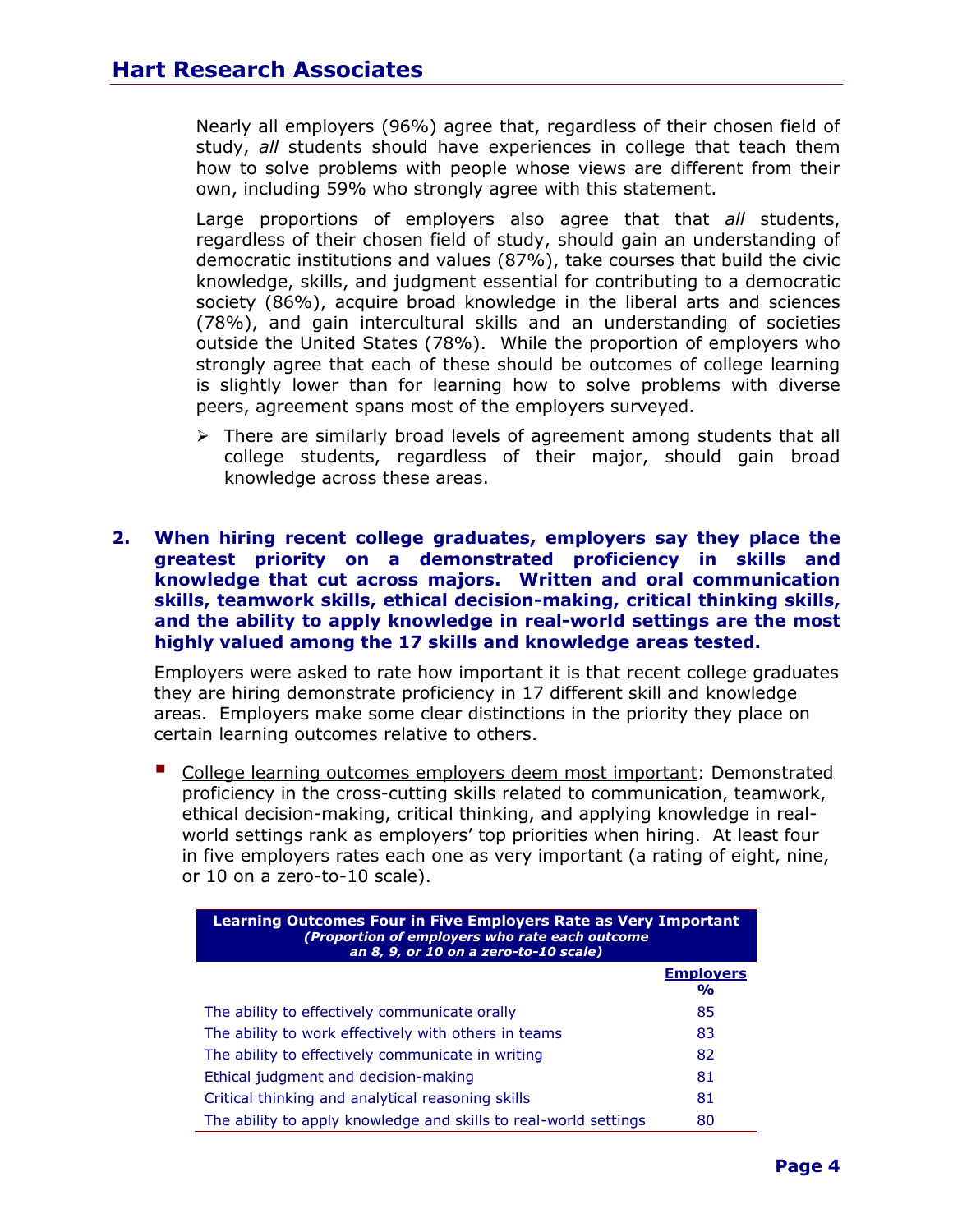# **Hart Research Associates**

 College learning outcomes of moderate importance to employers: Other learning outcomes that are close behind in importance include capacities to problem solve, locate and evaluate information from multiple sources, innovate, and stay current on changing technologies. Nearly as many say that the ability to work with numbers and understand statistics and the ability to analyze and solve complex problems with people from different backgrounds and cultures are very important.

| <b>Learning Outcomes More Than Half of Employers</b><br><b>Rate as Very Important</b><br>(Proportion of employers who rate each outcome<br>an 8, 9, or 10 on a zero-to-10 scale) |                                        |
|----------------------------------------------------------------------------------------------------------------------------------------------------------------------------------|----------------------------------------|
|                                                                                                                                                                                  | <b>Employers</b><br>$\frac{0}{\alpha}$ |
| The ability to analyze and solve complex problems                                                                                                                                | 70                                     |
| The ability to locate, organize, and evaluate information from<br>multiple sources                                                                                               | 68                                     |
| The ability to innovate and be creative                                                                                                                                          | 65                                     |
| Staying current on changing technologies and their<br>applications to the workplace                                                                                              | 60                                     |
| The ability to work with numbers and understand statistics                                                                                                                       | 56                                     |
| The ability to analyze and solve problems with people from<br>different backgrounds and cultures                                                                                 | 56                                     |

College learning outcomes of less importance to employers: Employers rate proficiency in areas related to awareness of and experience with cultures both inside and outside the United States, staying current on global trends and developments, and staying current on developments in science, as notably less important when compared with the other learning outcomes tested. While employers may endorse all college students having educational experiences that teach them about some of these areas (as seen in chart on page 3), they clearly do not view them as being as critical to career success as cross-cutting skills and other skill and knowledge areas.

| <b>Learning Outcomes Less than Two In Five Employers</b><br><b>Rate as Very Important</b><br>(Proportion of employers who rate each outcome<br>an 8, 9, or 10 on a zero-to-10 scale) |                                   |
|--------------------------------------------------------------------------------------------------------------------------------------------------------------------------------------|-----------------------------------|
|                                                                                                                                                                                      | <b>Employers</b><br>$\frac{1}{2}$ |
| Awareness of and experience with diverse cultures and<br>communities within the United States                                                                                        | 37                                |
| Staying current on developments in science                                                                                                                                           | 26                                |
| Staying current on global developments and trends                                                                                                                                    | 25                                |
| Awareness of and experience with cultures and societies<br>outside of the United States                                                                                              | 23                                |
| Proficiency in a language other than English                                                                                                                                         | 23                                |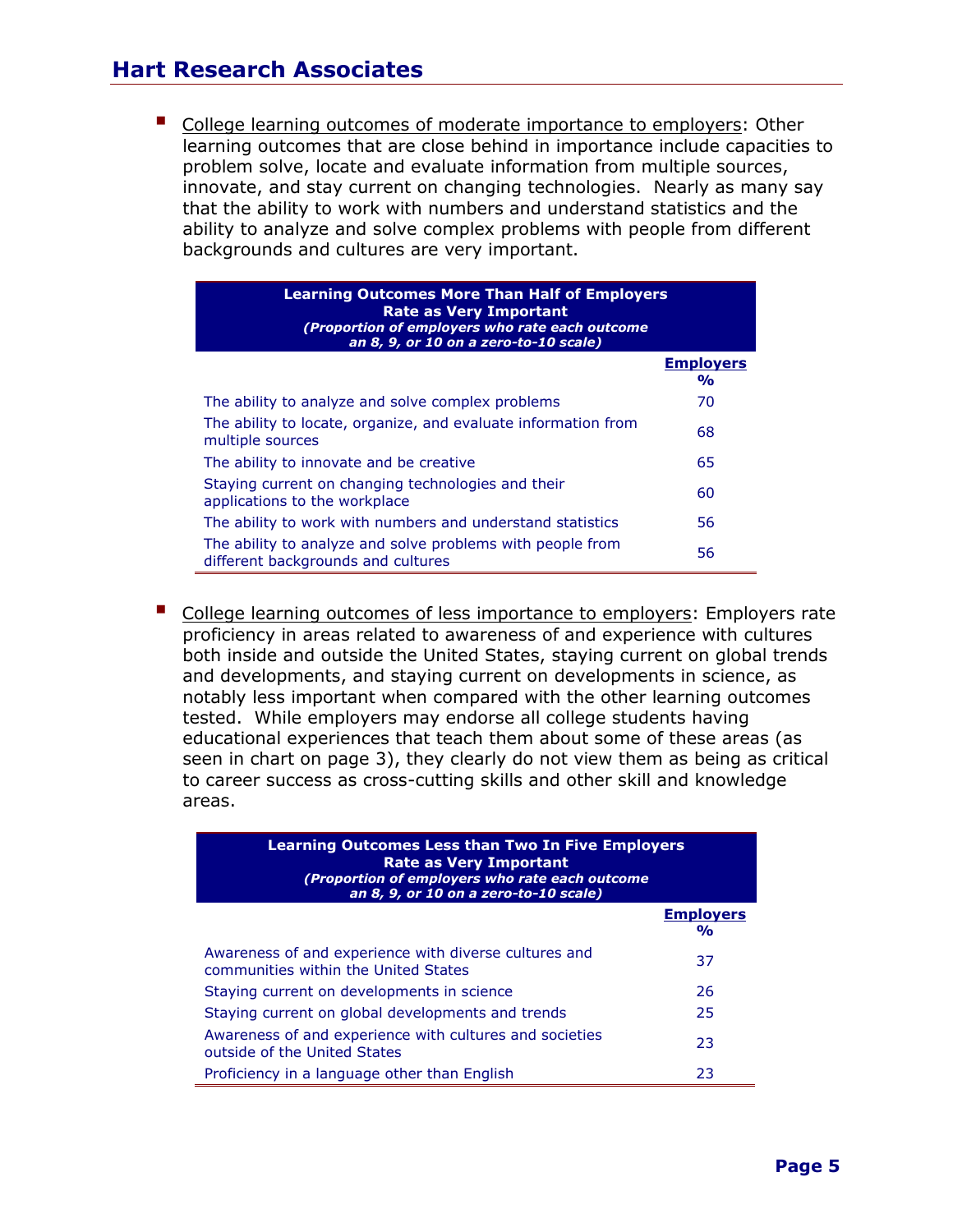While employers say that both cross-cutting skills and field-specific skills and knowledge are important, they prioritize key skills over a candidate's major. Indeed, employers nearly universally agree that to achieve success at their companies, a candidate's demonstrated capacity to think critically, communicate clearly, and solve complex programs is more important than his or her undergraduate major (91% totally agree; 57% strongly agree).

#### **3. Employers broadly endorse an emphasis on applied learning in college today. They believe that engaging students in applied learning projects would improve learning and better prepare them for career success.**

- **Employers see great value in applied learning, and they indicate that** there is room to improve college graduates' preparedness in this area.
	- $\triangleright$  Fully 80% of employers say that during the hiring process it is very important to them that recent college graduates demonstrate the ability to apply learning in real-world settings.
	- $\triangleright$  Yet, as is described in Section 5 of this report, just 23% of employers say that recent college graduates are well prepared when it comes to having the ability to apply knowledge and skills in real world settings, and 44% rate them as not that or not at all prepared.
	- $\triangleright$  Employers believe that requiring students to complete a significant applied learning project in college would improve both the quality of learning and the quality of graduates' preparation for careers:
		- 70% of employers think that it would improve the quality of college learning a lot (28%) or a fair amount (42%).
		- 73% of employers believe that it would improve the quality of graduates' preparation for work a lot (30%) or a fair amount  $(43%).$
	- $\triangleright$  Fully 60% of employers think that ALL college students should be expected to complete a significant applied learning project before they graduate, while 40% believe that only some students should be required to do so.
	- $\triangleright$  And fully 88% of employers think that it is important (47% very important, 41% fairly important) for colleges and universities to ensure that ALL students are prepared with the skills and knowledge required to complete a significant applied learning project.
	- **Yet just 14% of employers think that most of today's college students are prepared with the skills and knowledge needed to complete a significant applied learning project before graduation**, while another 53% think about half of them are prepared.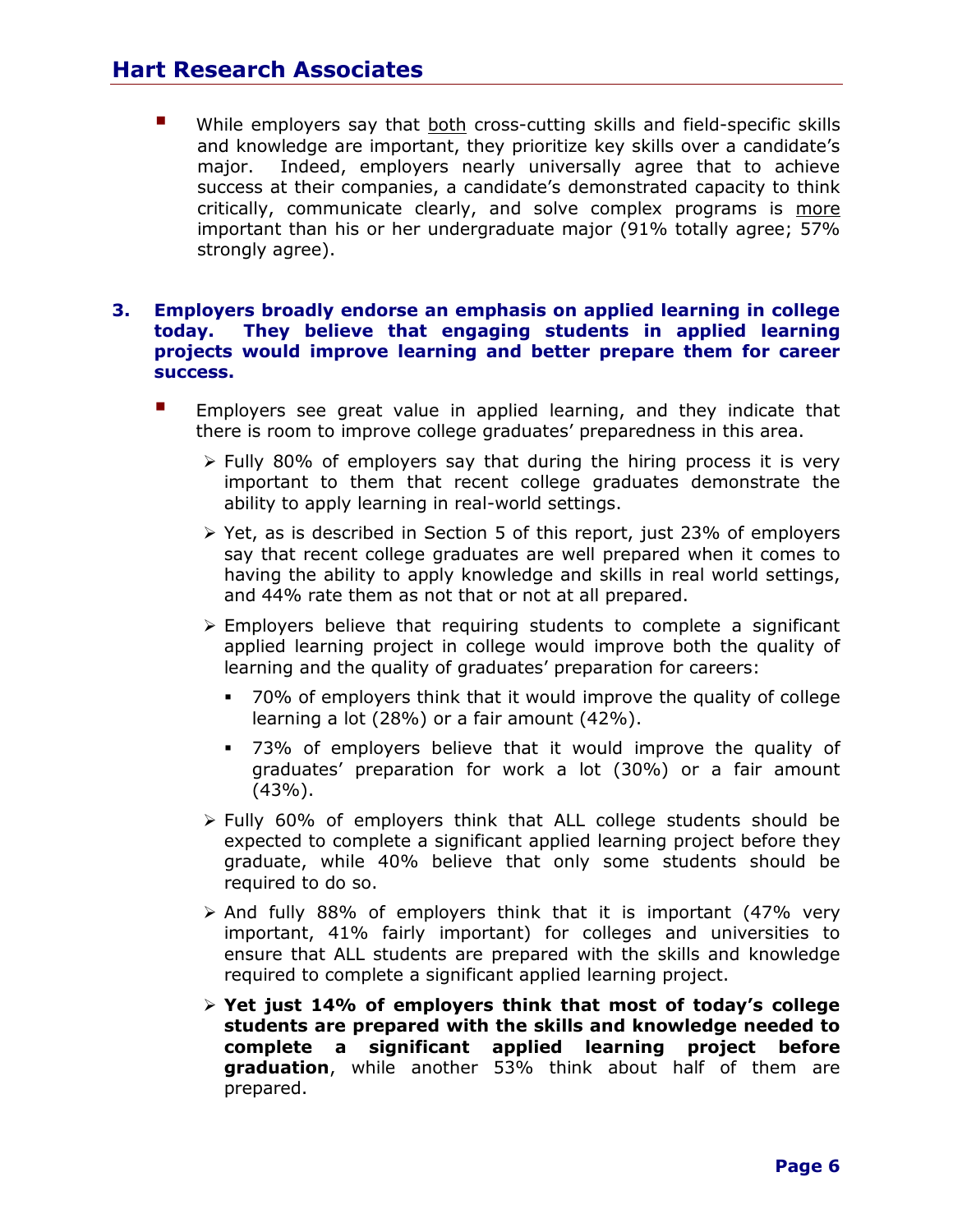Employers generally value graduates' completion of various applied and project-based learning experiences, indicating that their company would be more likely to consider hiring a recent college graduate if the individual had engaged in these types of experiences.

When it comes to considering a job candidate, employers value completion of an internship or apprenticeship *most* among the applied and project-based learning experiences tested. Nearly all employers say they would be more likely to consider hiring a recent college graduate who had completed an internship or apprenticeship, including three in five (60%) who say their company would be *much* more likely to consider that candidate.

#### **Employers say they are more likely to consider hiring recent college graduates who have completed an applied learning or project-based learning experience.**



Large majorities of employers indicate that a recent graduate's completion of various other types of applied and engaged learning experiences—such as a comprehensive senior project, a collaborative research project, a field-based project with people from other backgrounds, or a communitybased or service learning project—would also positively influence their hiring decision. Nonetheless, with no more than 39% who say any of these would make them *much* more likely to consider that individual as a job candidate, these learning experiences all rank behind an internship or apprenticeship in their ability to influence hiring decisions.

Underscoring the importance they place on written communication skills when hiring, four in five employers also say they would be more likely to consider an individual as a job candidate if he or she had completed multiple courses that require significant writing assignments.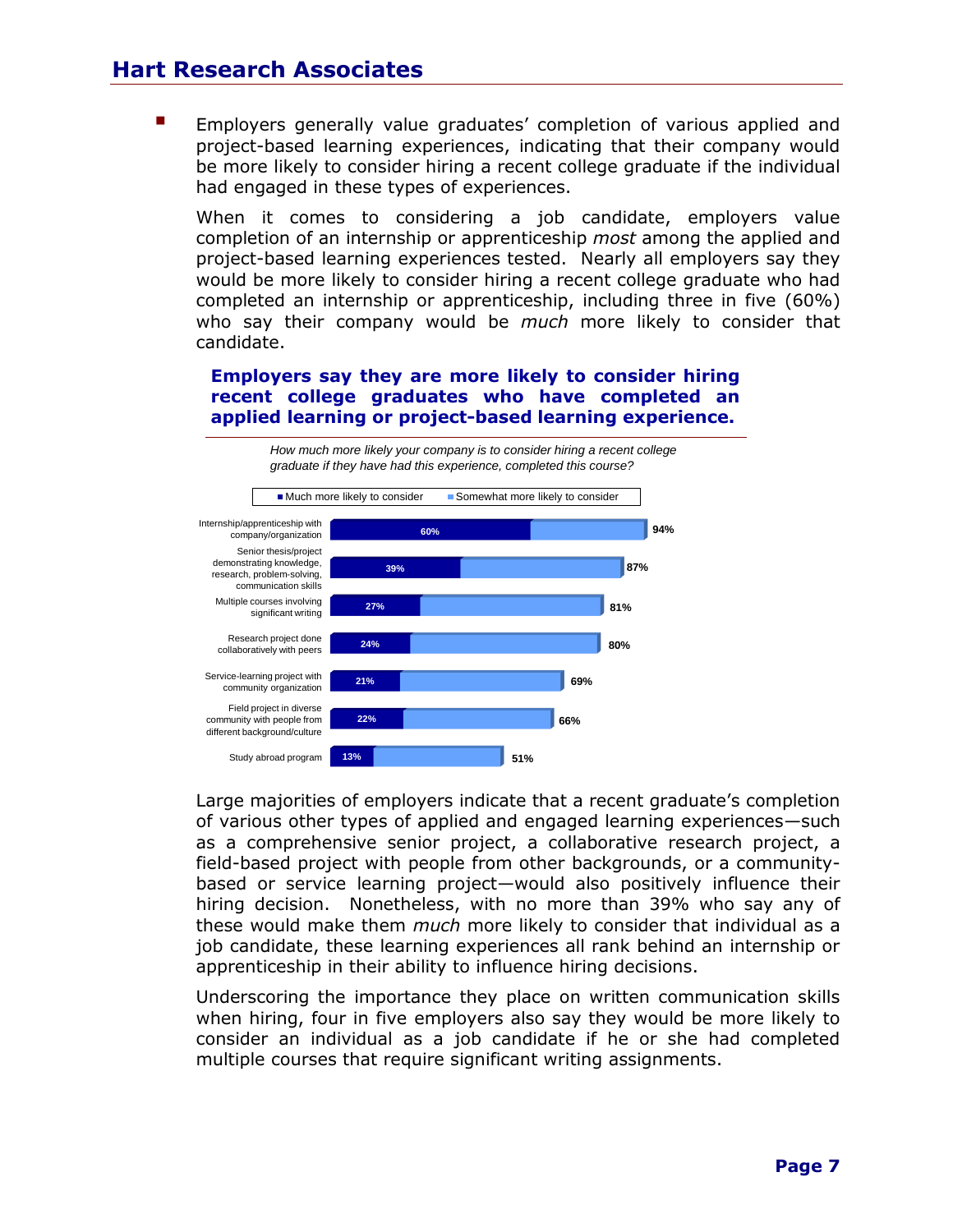#### **4. College students agree with employers on the career value of broad learning and cross-cutting skills.**

Students largely agree with employers on the importance of various learning outcomes for workplace success, ranking cross-cutting skills of communication, teamwork, ethical decision-making, critical thinking, and applying knowledge in real-world settings as more important than other learning outcomes.

| <b>Employers and College Students Rate the Importance of College Learning Outcomes</b><br>(Proportion of employers and students who rate each outcome an 8, 9, or 10 on a zero-to-10 scale) |                                        |                                                         |  |
|---------------------------------------------------------------------------------------------------------------------------------------------------------------------------------------------|----------------------------------------|---------------------------------------------------------|--|
|                                                                                                                                                                                             | <b>Employers</b><br>$\frac{O}{\Omega}$ | <b>College</b><br><b>Students</b><br>$\frac{0}{\alpha}$ |  |
| The ability to effectively communicate orally                                                                                                                                               | 85                                     | 78                                                      |  |
| The ability to work effectively with others in teams                                                                                                                                        | 83                                     | 77                                                      |  |
| The ability to effectively communicate in writing                                                                                                                                           | 82                                     | 75                                                      |  |
| Ethical judgment and decision-making                                                                                                                                                        | 81                                     | 74                                                      |  |
| Critical thinking and analytical reasoning skills                                                                                                                                           | 81                                     | 79                                                      |  |
| The ability to apply knowledge and skills to real-world settings                                                                                                                            | 80                                     | 79                                                      |  |
| The ability to analyze and solve complex problems                                                                                                                                           | 70                                     | 73                                                      |  |
| The ability to locate, organize, and evaluate information from multiple<br>sources                                                                                                          | 68                                     | 73                                                      |  |
| The ability to innovate and be creative                                                                                                                                                     | 65                                     | 69                                                      |  |
| Staying current on changing technologies and their applications to the<br>workplace                                                                                                         | 60                                     | 68                                                      |  |
| The ability to work with numbers and understand statistics                                                                                                                                  | 56                                     | 55                                                      |  |
| The ability to analyze and solve problems with people from different<br>backgrounds and cultures                                                                                            | 56                                     | 71                                                      |  |
| Awareness of and experience with diverse cultures and communities<br>within the United States                                                                                               | 37                                     | 58                                                      |  |
| Staying current on developments in science                                                                                                                                                  | 26                                     | 49                                                      |  |
| Staying current on global developments and trends                                                                                                                                           | 25                                     | 49                                                      |  |
| Awareness of and experience with cultures and societies outside of<br>the United States                                                                                                     | 23                                     | 46                                                      |  |
| Proficiency in a language other than English                                                                                                                                                | 23                                     | 35                                                      |  |

- $\triangleright$  Interestingly, the only notable differences between employers and college students are in the areas that employers rate as relatively less important: students believe them all to be more important than employers do for recent college graduates' success in the workplace. The gap is most notable when it comes to the perceived importance of, awareness of, and experience with diverse cultures both inside and outside the United States, and staying current on developments in science.
- Students also agree with employers that applied learning experiences are important preparations for career success.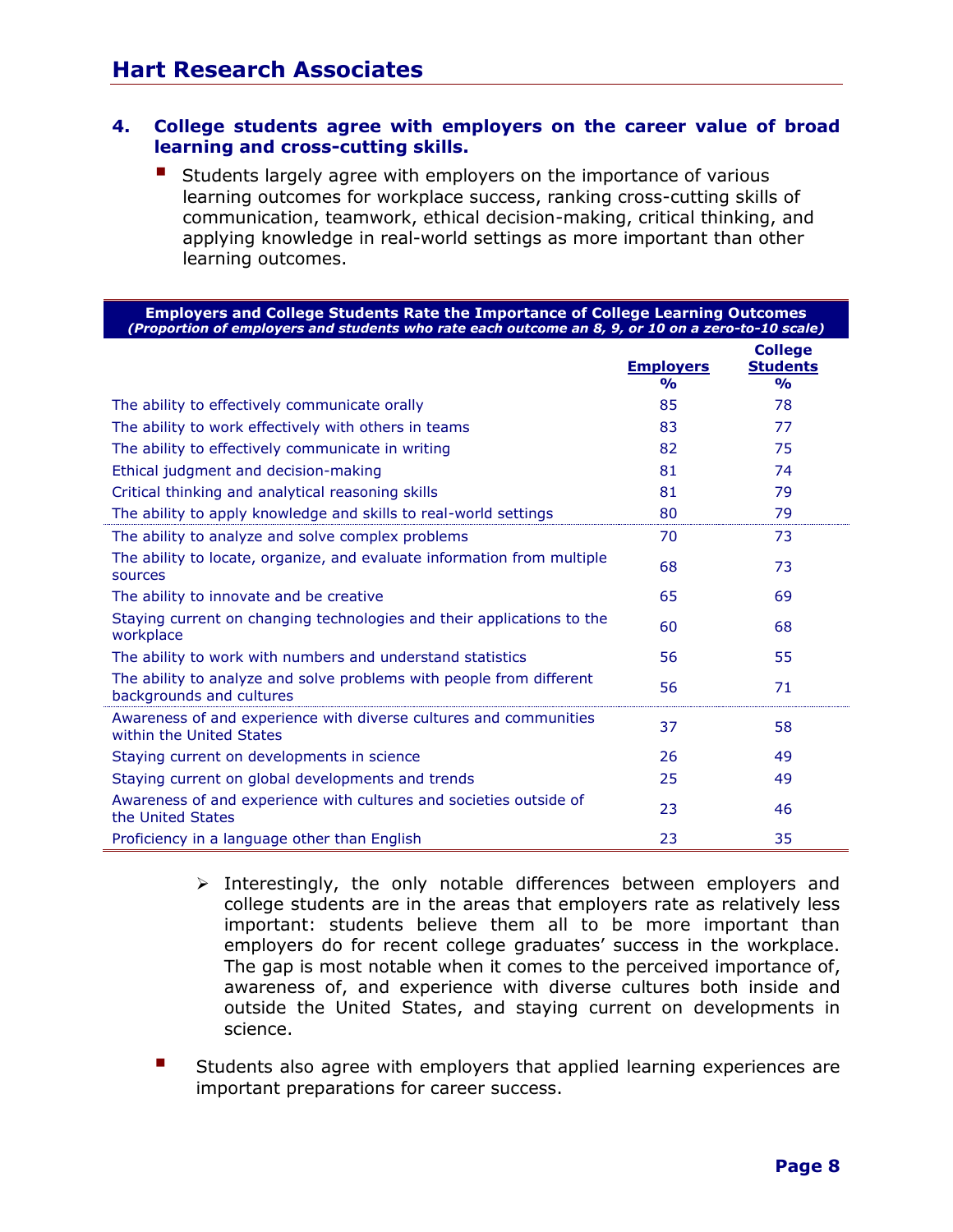College students recognize that internships and other applied and projectbased learning experiences can give a recent graduate an edge when applying for a job. Large majorities of students think that an individual's completion of each of these college learning experiences will cause an employer to be more likely to consider them as a job candidate.

Two learning experiences that current students are more likely to think employers will value than employers say they do include completion of a field project in a diverse community with people from different backgrounds, and completion of a study abroad program.

| <b>Students Agree with Employers on the Value of Applied Learning Experiences</b><br>Proportion of employers and students who say a company would be more likely to<br>consider hiring a recent college graduate if they have had this experience |                                   |                                                    |  |
|---------------------------------------------------------------------------------------------------------------------------------------------------------------------------------------------------------------------------------------------------|-----------------------------------|----------------------------------------------------|--|
|                                                                                                                                                                                                                                                   | <b>Employers</b><br>$\frac{1}{2}$ | <b>College</b><br><b>Students</b><br>$\frac{1}{2}$ |  |
| Internship/apprenticeship with company/organization                                                                                                                                                                                               | 94                                | 95                                                 |  |
| Senior thesis/project demonstrating knowledge, research, problem-<br>solving, and communication skills                                                                                                                                            | 87                                | 89                                                 |  |
| Multiple courses involving significant writing                                                                                                                                                                                                    | 81                                | 76                                                 |  |
| Research project done collaboratively with peers                                                                                                                                                                                                  | 80                                | 82                                                 |  |
| Service-learning project with community organizations                                                                                                                                                                                             | 69                                | 85                                                 |  |
| Field project in diverse community with people from different<br>backgrounds/cultures                                                                                                                                                             | 66                                | 87                                                 |  |
| Study abroad program                                                                                                                                                                                                                              | 51                                | 71                                                 |  |

#### **5. Employers are more likely than college students to see room for colleges and universities to improve in ensuring graduates possess the full set of skills and knowledge needed for success.**

 The majority of employers feel that colleges and universities must make improvements to ensure graduates' workplace success. Fully 58% think improvements are needed to ensure that graduates gain the skills and knowledge needed to succeed in entry-level positions at their company, while 42% think they are doing a good job. And an even larger proportion (64%) think that improvements are needed to ensure that graduates have the skills and knowledge needed to advance within their company.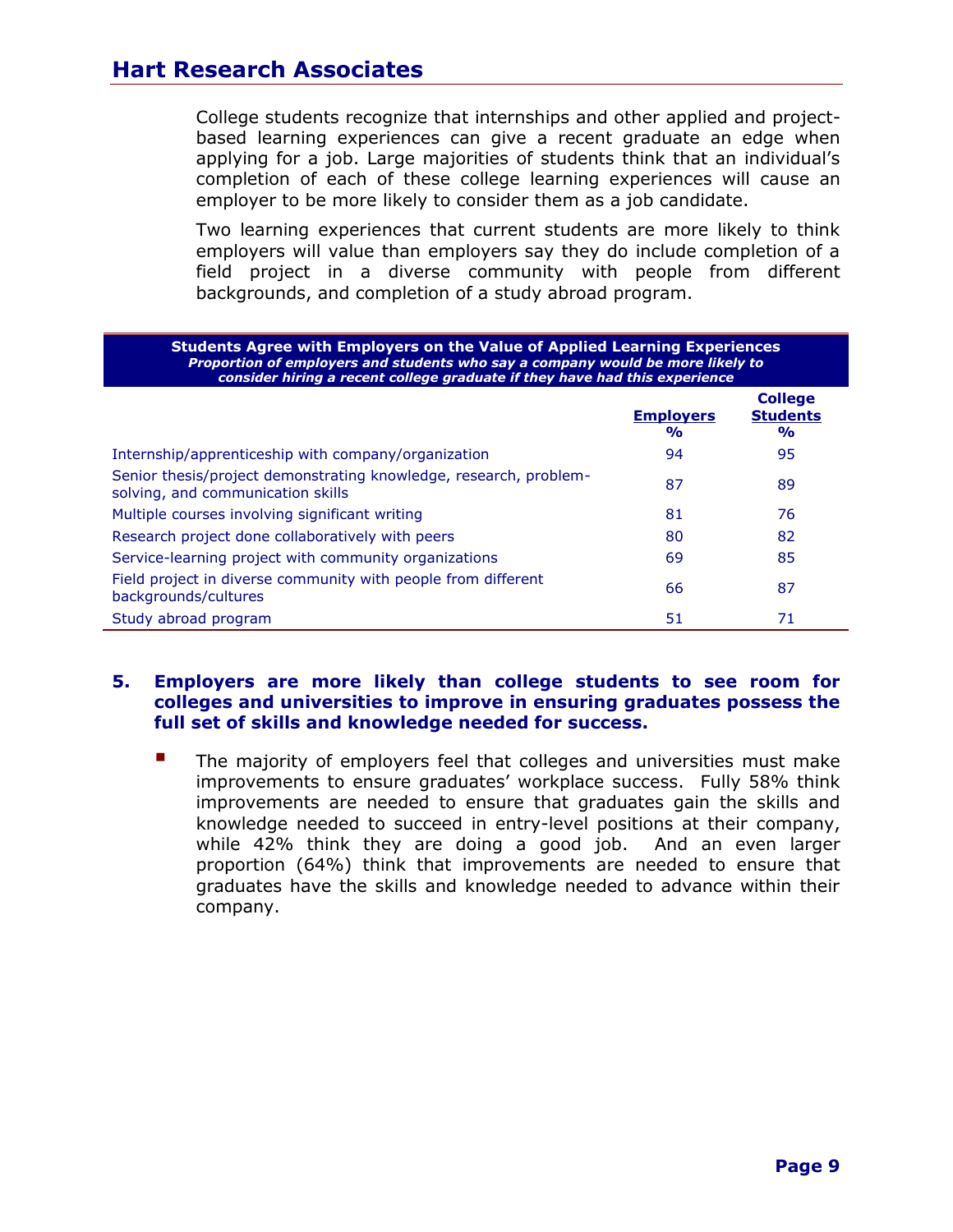#### **Employers are more likely than students to think improvements are needed to ensure college graduates gain the skills and knowledge needed for success.**



*How well are colleges and universities doing in ensuring that college graduates possess the full set of skills and knowledge that they will need for success in this?* 

- $\triangleright$  There is a clear gap between employers' impressions and students' more optimistic views on these measures, however. College students give their colleges notably higher marks: 74% think they are doing a good job preparing graduates with the skills/knowledge needed for entry-level positions, and 64% express satisfaction with their college's efforts toward ensuring that graduates achieve the learning outcomes needed for advancement.
- While some **employers** see room for colleges and universities to improve in terms of ensuring that graduates achieve both field-specific and crosscutting knowledge and skills, they are nearly twice as likely to feel that there is a need for improvement in helping graduates gain cross-cutting skills and knowledge (81%) than in ensuring they gain field-specific skills and knowledge (48%). (Overall, 14% of employers think colleges and universities need to improve more in ensuring field-specific learning outcomes, 47% think they need to improve more in ensuring crosscutting learning outcomes, and 34% of employers think equal amounts of improvement are needed in both; just 5% think neither area needs improvement.)
	- Overall, 62% of **college students** think their college or university needs to improve in ensuring that graduates gain a range of knowledge and skills that apply to a variety of fields, while 52% think they need to improve in ensuring graduates gain knowledge and skills in a specific field. This includes 31% who think both areas are in need of improvement, 31% who think more improvement is needed in ensuring cross-cutting skills/knowledge, and 21% who think more improvement is needed in ensuring field-specific skills/knowledge. Seventeen percent (17%) of students do not think their college needs to improve in either area.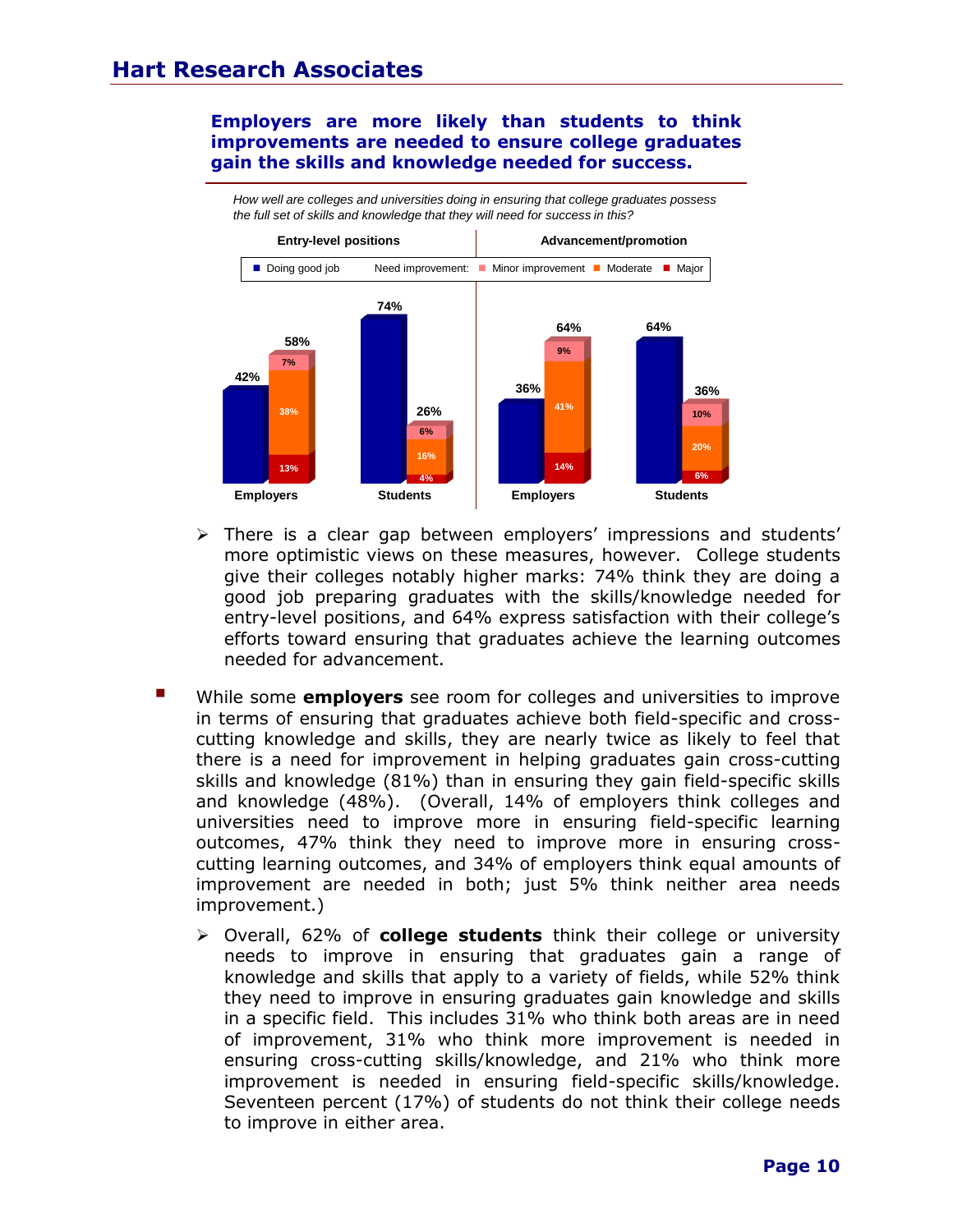# **Top Priorities for Improvement**



- **6. Many employers feel that college graduates are falling short in their preparedness in several areas, including the ones employers deem most important for workplace success. College students are notably more optimistic about their level of preparedness across learning outcomes, however.**
	- Employers' ratings of recent college graduates' preparedness across the same 17 learning outcomes discussed earlier in this report reveal room for improvement across the board. Even in the areas in which employers rate recent graduates as most prepared, less than two in five rate them as well prepared (a rating of eight, nine, or 10 on a scale from zero to 10).

When it comes to the types of skills and knowledge that employers feel are most important to workplace to success, large majorities of employers do NOT feel that recent college graduates are well prepared. This is particularly the case for applying knowledge and skills in real-world settings, critical thinking skills, and written and oral communication skills—areas in which fewer than three in 10 employers think that recent college graduates are well prepared. Yet even in the areas of ethical decision-making and working with others in teams, many employers do not give graduates high marks.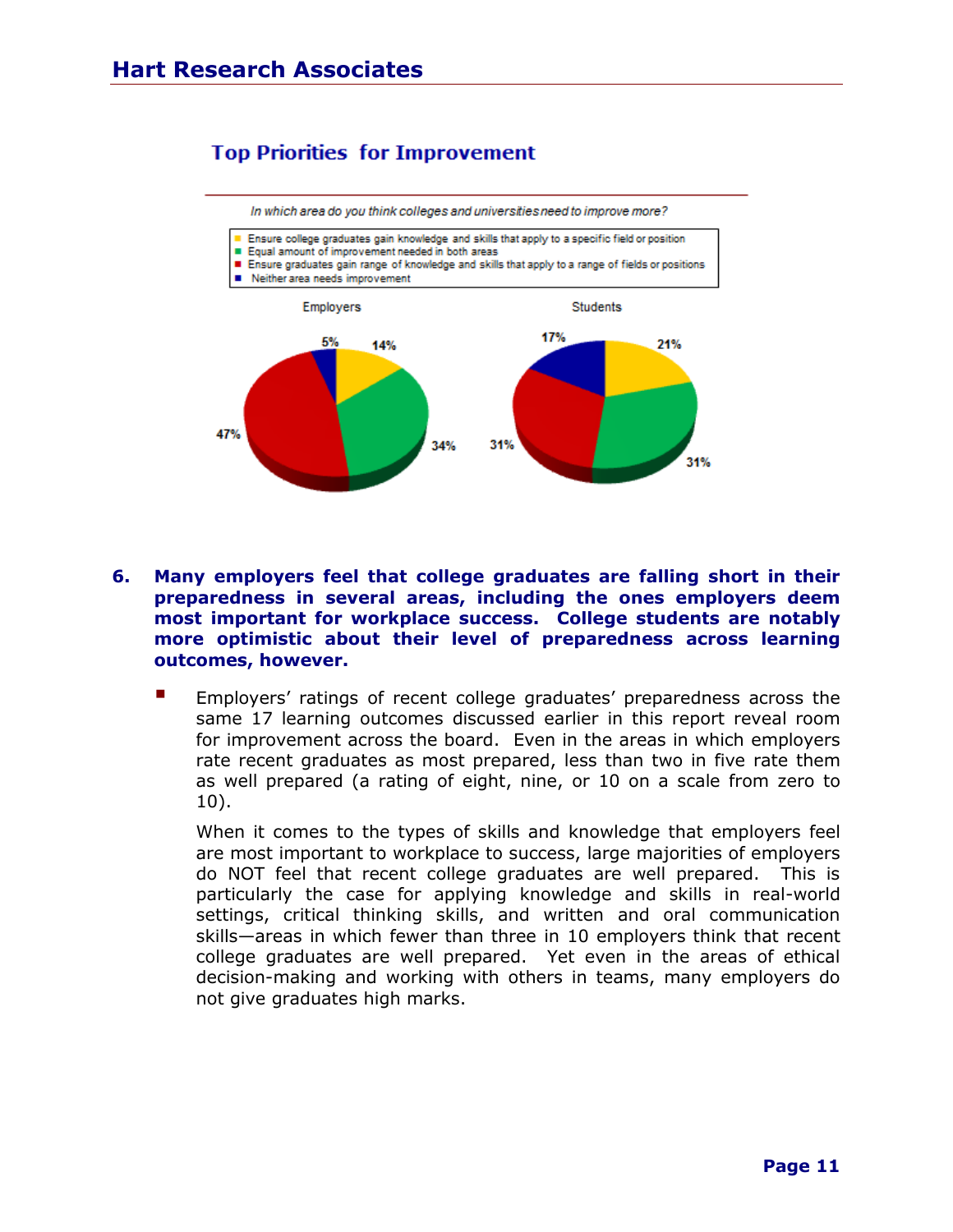# **Employers give college graduates low scores for preparedness across learning outcomes; students think they are better prepared.**



*Proportions saying they/recent college graduates are well prepared in each area\**

\*8-10 ratings on zero-to-ten scale

 There is a notable gap between college students' feelings about their level of preparedness across key learning outcomes and employers' assessment of recent college graduates. Majorities of college students feel that their college has prepared them well in 11 of the areas. Even for categories for which fewer than half of college students feel their college has prepared them well, students are notably more optimistic about their preparedness than employers are about the readiness of recent graduates in these areas.